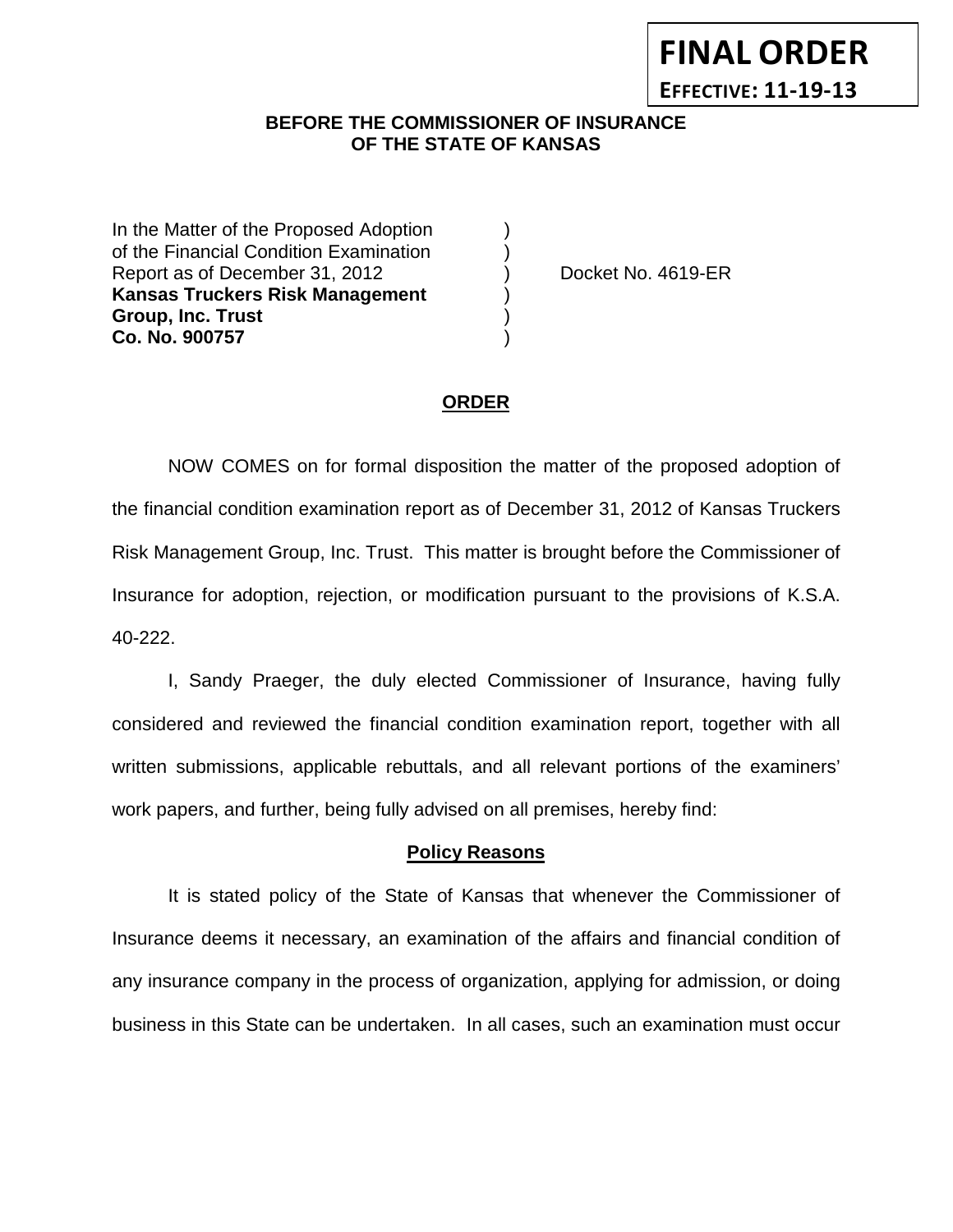once every five (5) years. Through the examination process, the insurance consuming public will be well served and protected.

#### **Findings of Fact**

1. The Commissioner of Insurance has jurisdiction over this matter pursuant to K.S.A. 40-222.

2. An examination of Kansas Truckers Risk Management Group, Inc. Trust was undertaken by the Kansas Insurance Department and was completed on June 28, 2013.

3. The examiner-in-charge tendered and filed with the Kansas Insurance Department a verified written report of the examination within thirty (30) days following completion of the examination, to wit, on June 28, 2013.

4. Following receipt of the verified report, the Kansas Insurance Department transmitted the report to Kansas Truckers Risk Management Group, Inc. Trust on August 16, 2013 with a duly executed notice advising the company of its opportunity to prepare and submit to the Kansas Insurance Department a written submission or rebuttal with respect to any and all matters contained in the report. Kansas Truckers Risk Management Group, Inc. Trust was further advised that any written submission or rebuttal needed to be filed with the Kansas Insurance Department no later than thirty (30) days after receipt of the verified report.

5. Kansas Truckers Risk Management Group, Inc. Trust did not file a written acceptance of the verified report.

6. Within thirty (30) days of the end of the time period allowed for written submission or rebuttal, the Commissioner of Insurance fully reviewed the report,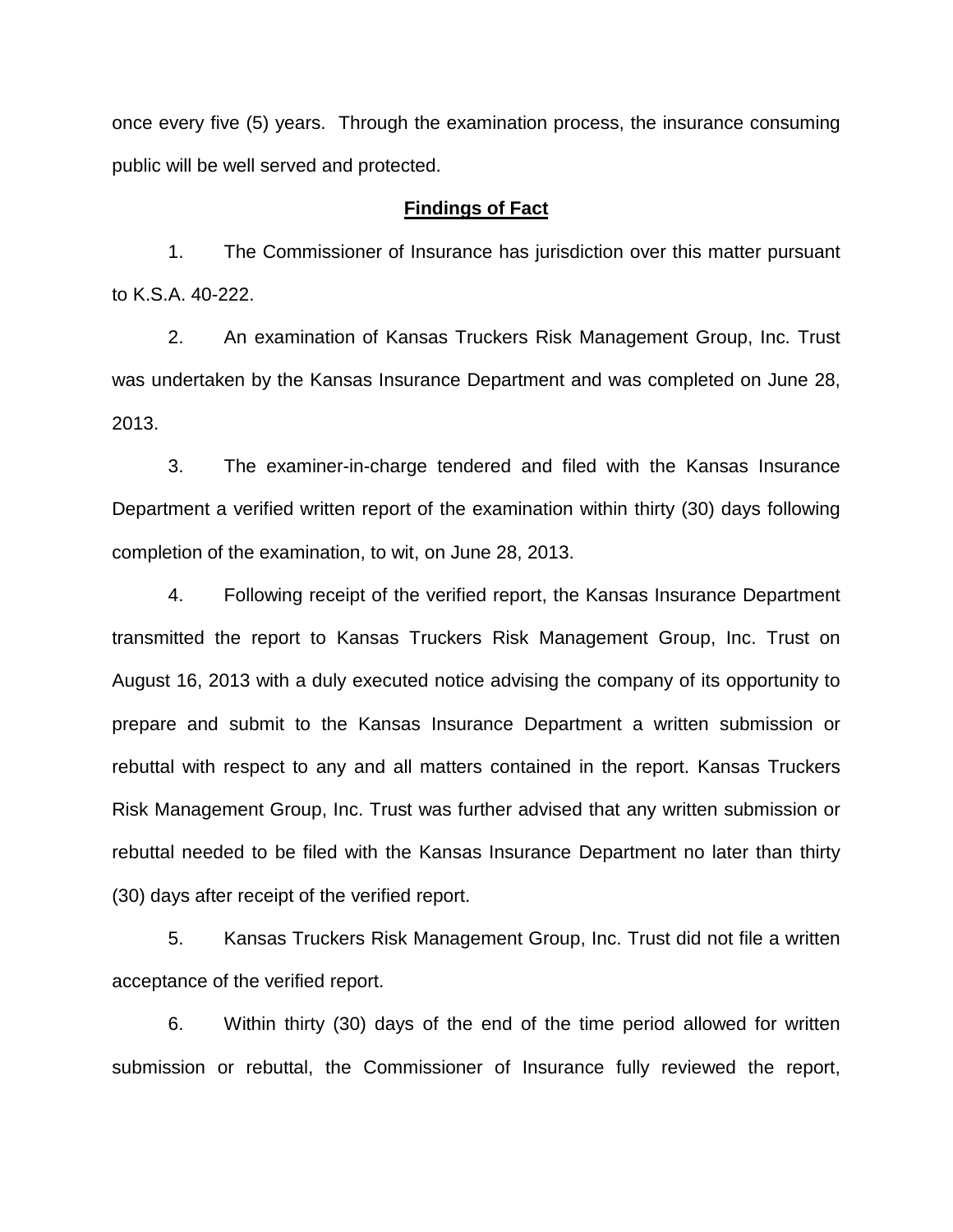together with all written submissions and rebuttals provided by Kansas Truckers Risk

Management Group, Inc. Trust. The Commissioner of Insurance further reviewed all

relevant workpapers.

7. No written submissions or rebuttals were submitted by Kansas Truckers Risk Management Group, Inc. Trust.

# **Conclusion of Law**

8. K.S.A. 40-222(k)(2) provides:

"Within 30 days of the end of the period allowed for the receipt of written submissions or rebuttals, the commissioner shall fully consider and review the report, together with any written submissions or rebuttals and any relevant portions of the examiners workpapers and enter an order:

- (A) Adopting the examination report as filed or with modification or corrections. If the examination report reveals that the company is operating in violation of any law, regulation or prior order of the commissioner, the commissioner may order the company to take any action the commissioner considers necessary and appropriate to cure such violations; or
- (B) rejecting the examination report with directions to the examiners to reopen the examination for purposes of obtaining additional data, documentation or information, and refiling pursuant to subsection (k); or
- (C)call and conduct a fact-finding hearing in accordance with K.S.A. 40- 281 and amendments thereto for purposes of obtaining additional documentation, data, information and testimony."
- 9. Based upon the Findings of Fact enumerated in paragraphs #1 through #7

and the cited applicable law,

# **IT IS THEREFORE, BY THE COMMISSIONER OF INSURANCE, ORDERED THAT:**

1. The financial condition examination report as of December 31, 2012 of

Kansas Truckers Risk Management Group, Inc. Trust, hereby is adopted.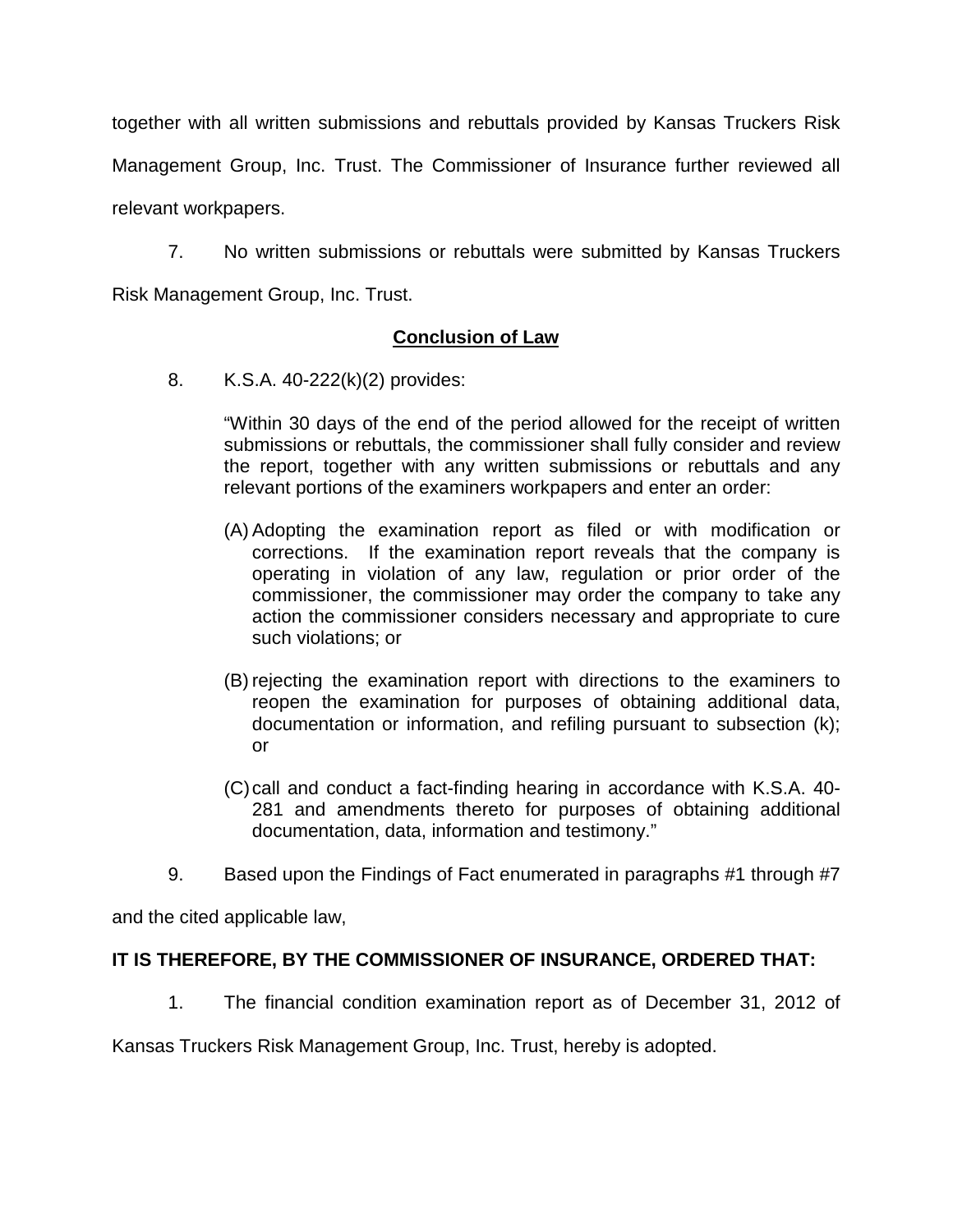2. The Commissioner of Insurance retains jurisdiction over this matter to issue any and all further Orders deemed appropriate or to take such further action necessary to dispose of this matter.

3. Pursuant to K.S.A. 77-415(b)(2)(A), this order is designed by KID as precedent.

**IT IS SO ORDERED THIS \_\_19th\_\_ DAY OF NOVEMBER, 2013 IN THE CITY OF TOPEKA, COUNTY OF SHAWNEE, STATE OF KANSAS.**



\_/s/ Sandy Praeger\_\_\_\_\_\_\_\_\_\_\_\_\_\_\_\_ Sandy Praeger Commissioner of Insurance By: \_/s/ John Wine\_\_\_\_\_\_\_\_\_\_\_\_\_\_\_\_\_\_\_ John Wine General Counsel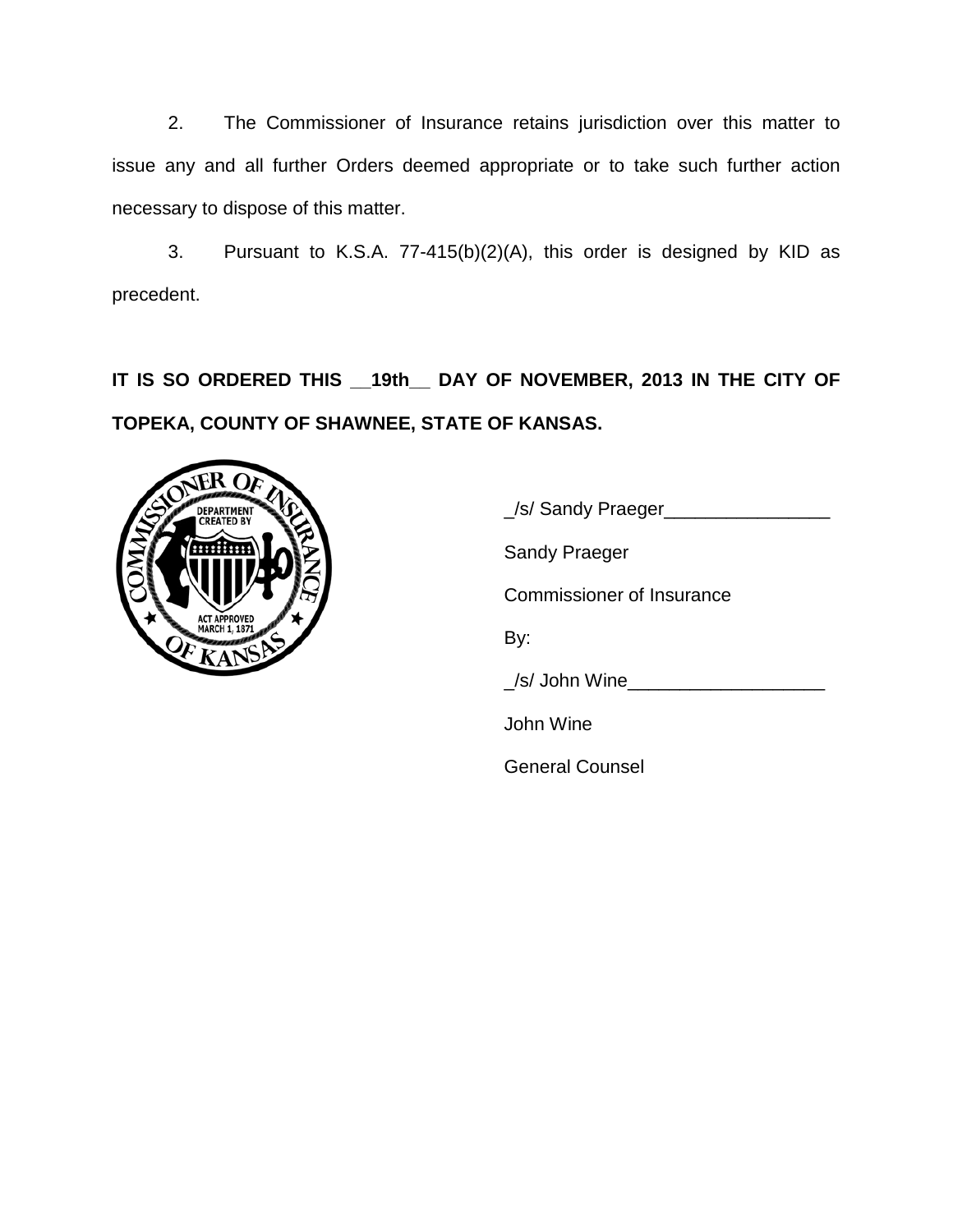## **NOTICE OF RIGHTS TO HEARING AND REVIEW**

**Within fifteen (15) days of the date of service of this Order,** Kansas Truckers Risk Management Group, Inc. Trust may submit a written request for a hearing pursuant to K.S.A. 77-537 and K.S.A. 77-542. Any request for a hearing should be addressed to the following:

John Wine, General Counsel Kansas Insurance Department 420 S.W. 9<sup>th</sup> Street Topeka, Kansas 66612

If a hearing is requested, the Kansas Insurance Department will serve notice of the time and place of the hearing and information on procedures, right of representation, and other rights of parties relating to the conduct of the hearing.

**If a hearing is not requested in the time and manner stated above, this Order shall become effective as a Final Order, without further notice, upon the expiration of time for requesting a hearing.** In the event Kansas Truckers Risk Management Group, Inc. Trust files a Petition for Judicial Review, pursuant to K.S.A. 77-613(e), the agency officer to be served on behalf of the Kansas Insurance

Department is

John Wine, General Counsel Kansas Insurance Department 420 S.W.  $9<sup>th</sup>$  Street Topeka, Kansas 66612